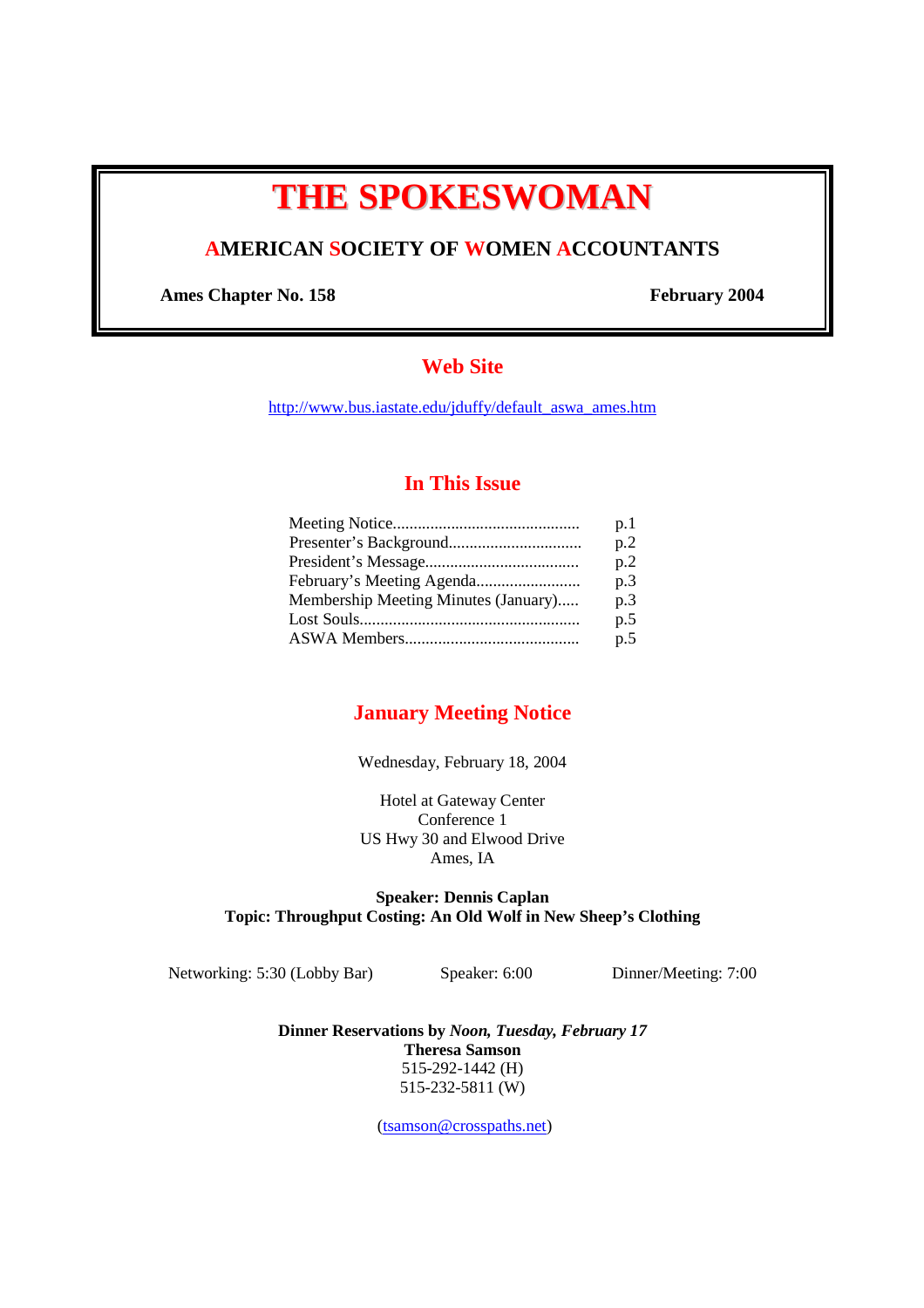# **Presenter's Background**

Dennis Caplan is an Assistant Professor of Accounting in the College of Business at Iowa State University.

#### **Academic History**

Ph.D., University of California at Berkeley, 1994 AB, Washington University in St. Louis, MO, 1978

#### **Expertise**

Internal Auditing Internal Audit Outsourcing Management Accounting

#### **Professional Activities**

Professor Caplan's research addresses questions about internal controls, internal audit outsourcing, and audit failures. His research has appeared in the Journal of Accounting Research and Contemporary Accounting Research. Professor Caplan has taught courses in management accounting at the undergraduate MBA and Executive MBA levels. He has also designed and delivered executive education programs for Three Cities Research, Barr Laboratories and Sauer-Danfoss. Professor Caplan was formerly a practicing CPA with Touche Ross & Co., and an internal auditor with Levi-Strauss & Co. He is a member of the Institute of Management Accountants, the Institute of Internal Auditors, and the American Institute of Certified Public Accounts.



## **President's Message**

I was struggling to come up with a theme for this month's president message. It has been an extremely busy month at work – trying to finish the 2003 audit, update the 2004 budget, and prepare the January 2004 financial statements. I haven't been home much lately so as I was trying to fall asleep last night I decided that the perfect topic is **BALANCE!** 

Trying to find the right balance is our lives is a tremendous struggle. All of us want to be valued, competent employees; involved and caring wives, mothers, daughters, and friends; and still have some time just for us. That sounds almost impossible to me! The goal is to find the right balance for all of the demands on our time. How can we do it? I think one of the most important things to realize is that it is ok to say "No!" occasionally. It is difficult but necessary. It might be saying "No" to a project at work or to a committee at church or an organization. Hopefully, you won't have to do it often but is really is ok to say "No". The positive thing about saying "No" to one thing is that it should mean being able to say "Yes" to something else. Maybe by saying "No" to a project at work means that you can attend your son's or daughter's ball games. Or maybe by saying "No" to that church committee you can tackle that new project at work. Maybe saying "No" to making a huge home-cooked meal means spending a few more minutes of time with your spouse or child. Whatever you can do to achieve the proper balance in your life is important.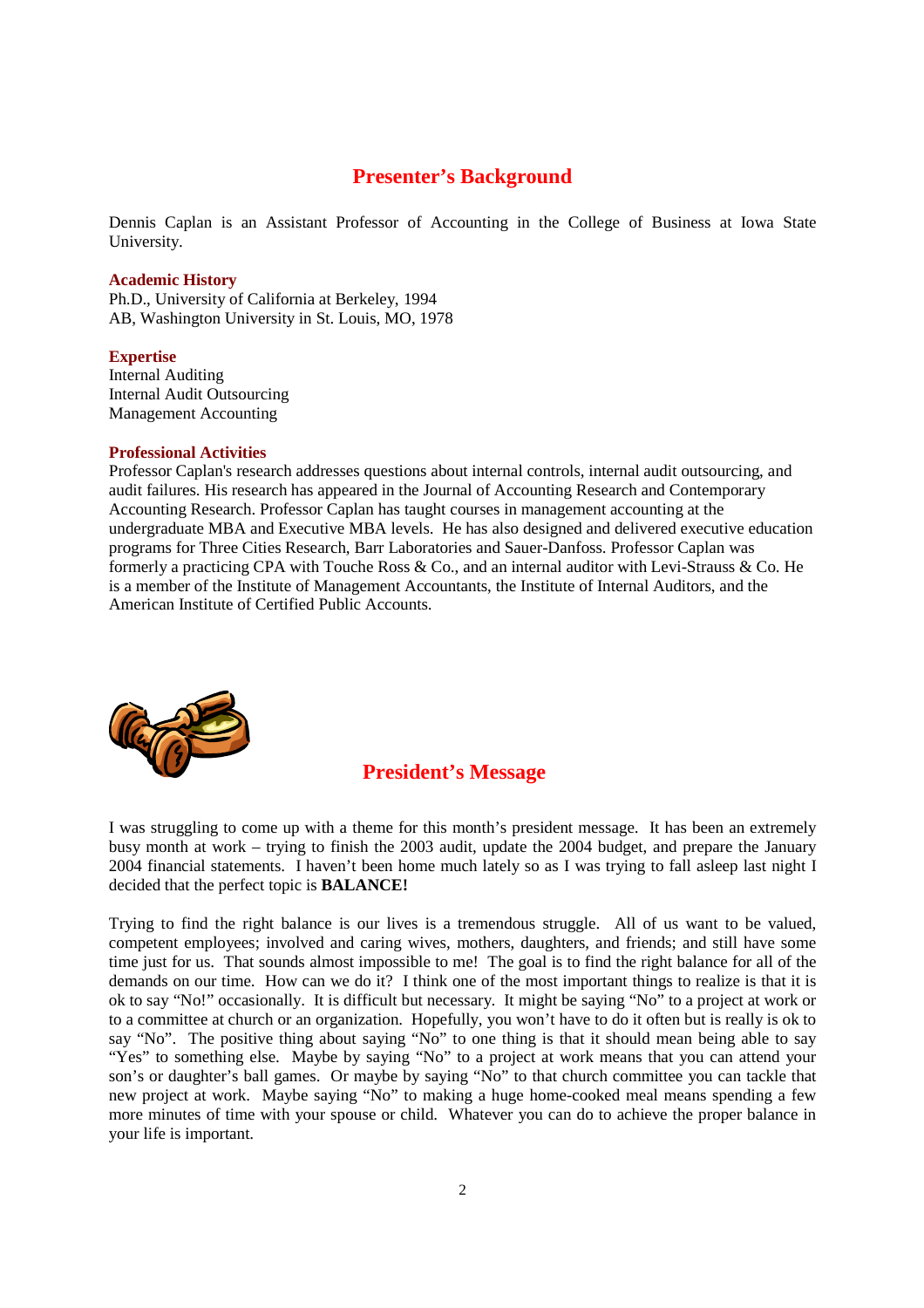Hopefully, one of the things you will say "Yes" to is our ASWA chapter. Our monthly meetings and networking lunches are just the thing that I need to re-charge my batteries and keep me in balance. I need my ASWA friendships for the personal connection. Our programs help keep me informed on accounting topics and give me exposure to other sides of accounting. And we have a tremendous opportunity for service to others in the accounting profession by participating in our chapter. As you struggle with finding the right balance in your life, make sure to keep ASWA in the mix. I look forward to seeing all of you in February.

#### **Cindy**

P.S. Thank you Marsha for a great presentation on Habitat for Humanity. I really learned a lot and appreciate the time you took to speak to our chapter.

# **February's Meeting Agenda**

- 1. Call to Order
- 2. Quorum
- 3. Approval of January minutes
- 4. Treasurer's Report
- 5. Committee reports:
	- A. Membership
		- 1) National 2003-2004 Member Renewal & Recruitment Campaign
	- B. Program
	- C. Scholarship
		- 1) Chapter scholarship
	- D. Bulletin
	- E. Nominating Committee for 2004-2005
- 6. Area Director report (optional)
- 7. Old business
- 8. New business
- 9. Next meeting: March 17, 2004
- 10. Announcements
	- A. Networking lunch Friday, March 5 at 11:45 at Panera's
- 11. Adjournment

## **Membership Meeting Minutes January 21, 2004**

**Call to Order**: The January 2004 membership meeting of the Ames Chapter#158 was called to order by President, Cindy Sippel at the Gateway Center in Ames on Wednesday January 21, 2004. Those in attendance were Cindy Sippel, Karen Jacobson, Jan Duffy, Theresa Samson, Janet Mortvedt, Marsha Peterson, Amy Boggess, Brenda O'Neall- Smith, Margaret Munson, Kathy Strum, Elisa Gibson, Kara Mikesell & Nancy Campbell. Yuanxin Liu was a guest attending the meeting.

**Minutes:** Marsha Peterson moved, and Karen Jacobson seconded the motion to approve the minutes of the November meeting, with spelling corrections, as printed in the Bulletin. Motion carried.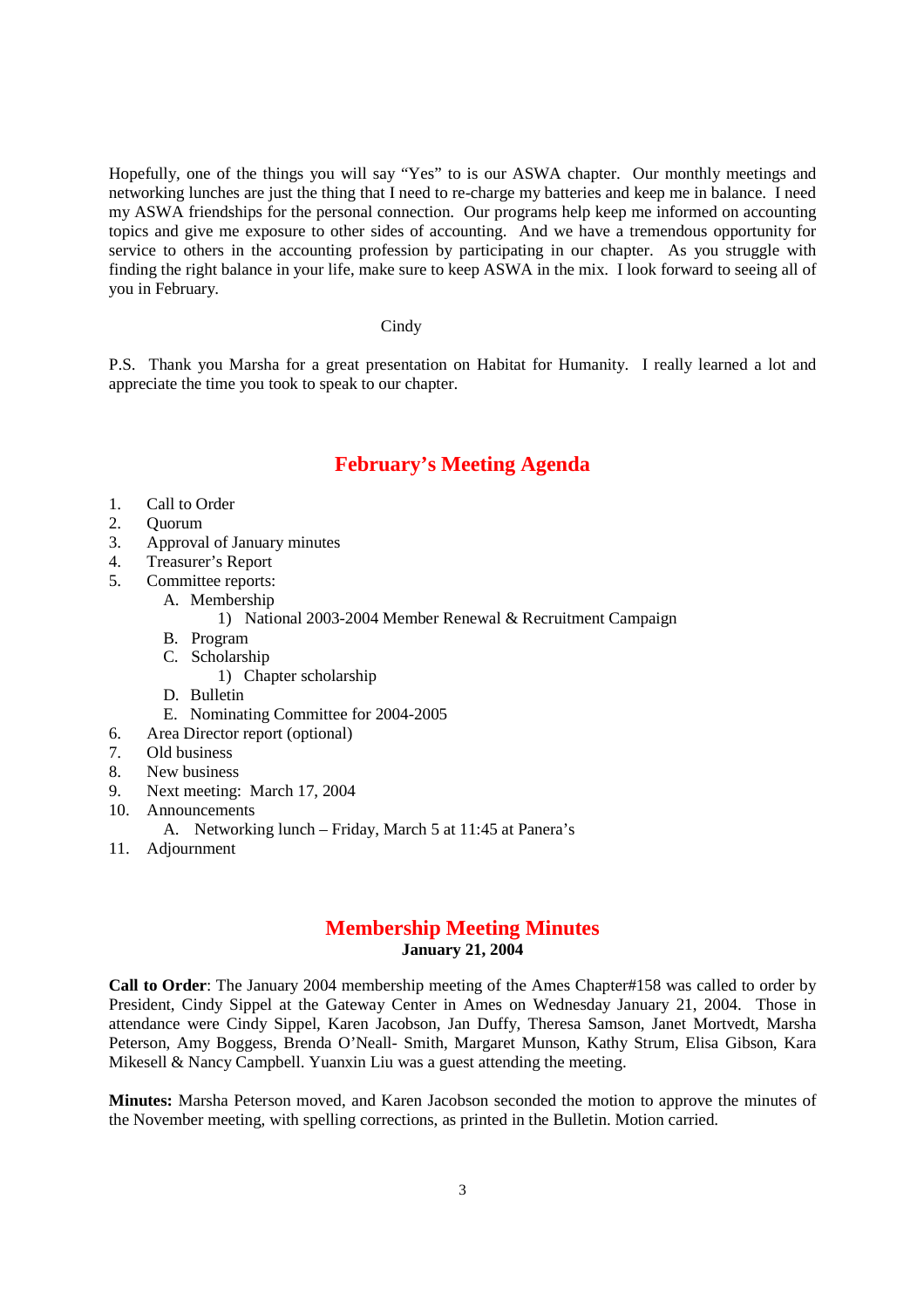**Treasurer's report**: The Treasurer's report was handed out and placed on file. It was presented that we had received \$920.00 for the scholarship fund to date, but less than half of the members were the contributors. The president, Cindy Sippel, expressed hope that every member would get involved, and emphasized that the size of the contribution was not a measure of participation.

### **Committee Reports**:

**Membership:** Jan Duffy and Brenda O'Neall-Smith, presented a proposal for increasing membership by offering mini seminars qualifying for CPE credit. This could attract new potential members, and give current members CPE credit at a lower rate than non-members. A great deal of discussion followed with ideas of topics, facilities, times, and costs. It was discussed whether this could coincide with regular membership meeting. The membership asked Jan and Brenda to gather more facts and the topic would be discussed further at the next regular meeting.

Chapter dues amounts were mentioned and the discussion was tabled. Dues currently are \$20.50, and have not been revised for several years.

**Program:** Theresa Samson reported that she needed a speaker for the February meeting. A few ideas were presented, including financial accounting and financial statement analysis.

**Scholarship**: Cindy Sippel reported that this months edition of the Communique' contained the application for the National Scholarship. Kathy Strum reported that she had the scholarship application for our chapter ready and would send it to Jan Duffy so that it could be posted on our website. She further indicated that we have revised it so that it can be electronically submitted.

**Bulletin:** There was no report.

**Area Director Report**: There was no report.

**Old Business:** Jan Duffy has created a website for our chapter, and networking luncheons' place and times are posted on the website. Next luncheon is at 11:30, Wednesday Feb 4 at The Café. Jan also asked each member about the content of the website and there was some discussion as to what should be included.

**New Business:** The 2004 National Conference is looking for presenters, and the applications must be into National soon. Karen and Kathy thought it was by the end of February, and suggested that anyone interested should contact National as soon as possible.

**Announcements:** The South Central Region is holding a conference May 20-22 in Omaha. 8 hours of CPE will be available, along with golf and other networking activities.

It was announced that Dawn Tank has a new position with the City Assessors office.

**Adjournment:** Motion made by Kathy Strum, seconded by Marsha Peterson that the meeting be adjourned. Motion carried.

Respectfully submitted,

Nancy Campbell Secretary